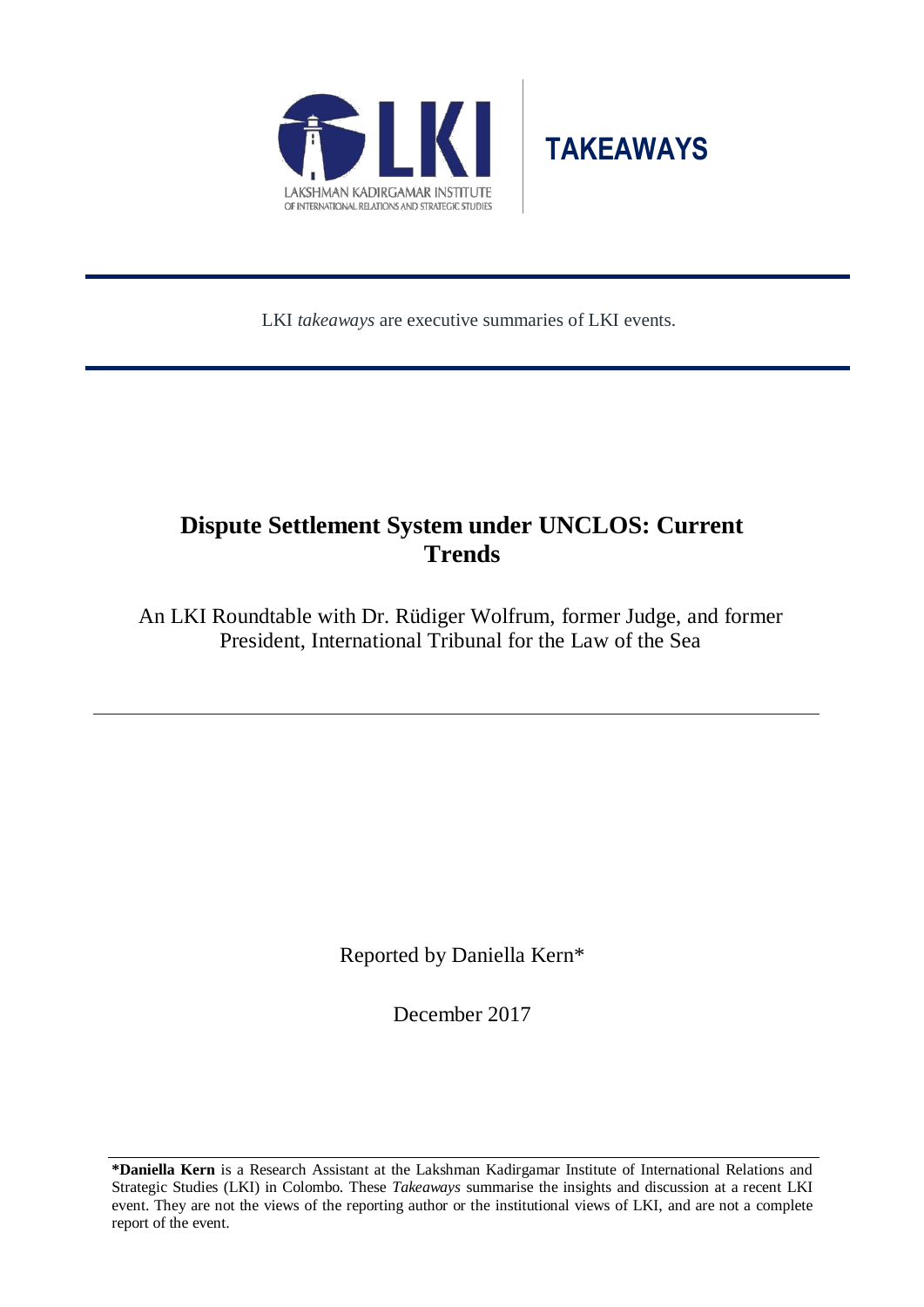### **Three key takeaways from the round table with Professor Wolfrum -**

- **1. The law of the sea is vital to regulating international relations. The sea is an area in which all states communicate, and which a single state cannot dominate.**
- **2. It is therefore essential that disputes between states are settled in a way that preserves peace and good governance. The United Nations Convention on the Law of the Sea (UNCLOS) provides a mandatory dispute settlement mechanism.**
- **3. International law, and therefore also the law of the sea, operates in a context of political change and cultural factors. For example, for the first time since the establishment of the International Court of Justice (ICJ) in 1945, there is no serving judge from the United Kingdom.**

### **Introduction**

- Professor Dr. Dres. h.c. Rüdiger Wolfrum, former Judge (1996-2017) and former President (2005-2008) of the International Tribunal for the Law of the Sea, addressed a Foreign Policy Round Table on "The Dispute Settlement System under UNCLOS: Current Trends" on 7 December 2017 at the Lakshman Kadirgamar Institute (LKI).
- This LKI Round Table was held in partnership with the Max Planck Foundation for International Peace and the Rule of Law.
- Among those attending were: Mrs. W. M. M. R. Adikari, Secretary, Ministry of Fisheries and Aquatic Resources Development; Admiral Jayanath Colombage, former Navy Commander; Mr. M. C. W. Pinto, Consultant to the Government of Sri Lanka on issues of international law; Mr. Gritakumar E. Chitty, former Registrar of ITLOS; as well as several President Counsels, senior academics, and representatives of international organisations.
- The Round Table was moderated by Dr. Dinusha Panditaratne, Executive Director of LKI.

### **Takeaways from Prof. Wolfrum's Presentation:**

#### Importance of the Law of the Sea

- Understanding the law of the sea requires awareness of geomorphological, geographic, and technological issues.
- The necessity of regulating freedoms of the sea has long been recognised; it was discussed by Hugo Grotius in his book '*Mare Liberum'* or 'The Freedom of theSeas.'
- The sea is the area of communication between all states. Communication must be promoted in international relations, and the sea cannot be dominated by a single nation.
- It is impossible to dominate the sea in the same way that land can be dominated. Certain stretches can be controlled, but not vast bodies of water like the Indian Ocean.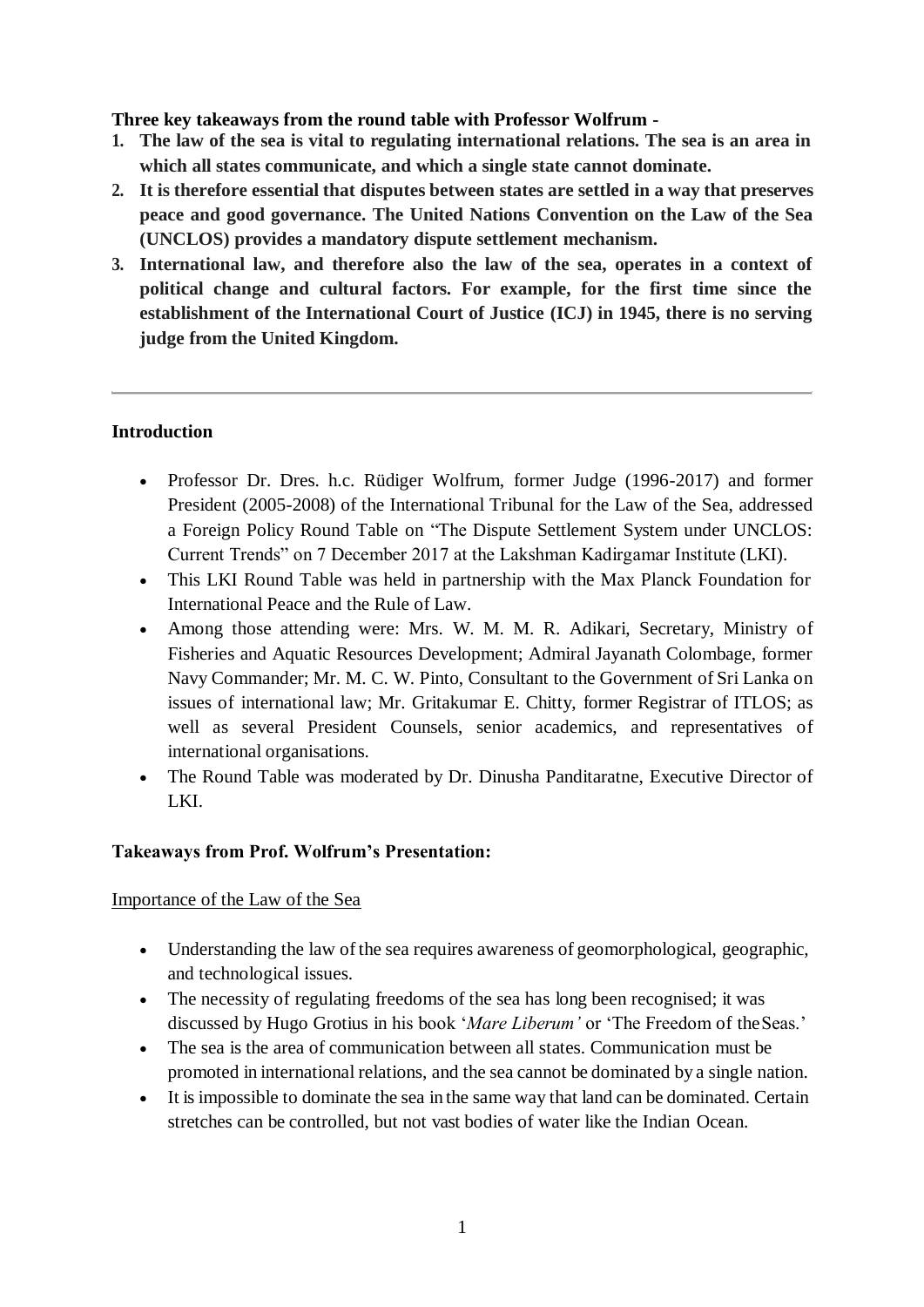- The freedom of the seas must be regulated to preserve peace and good governance. One of the most elementary means of doing this is through a dispute settlement system.
	- o The peaceful settlement of disputes is also an internationally recognised obligation, reflected in the UN Charter.

# Dispute settlement under UNCLOS

- The United Nations Convention on the Law of the Sea (UNCLOS) provides a complex dispute settlement mechanism, under Part XV and Annexes V, VI, and VII.
- When a state ratifies UNCLOS, it is automatically subsumed under the dispute settlement system of UNCLOS.
	- o States' participation in the dispute settlement system is mandatory. However, UNCLOS provides states with the option of choosing a particular dispute settlement body, such as the ICJ.
- The relevant dispute settlement bodies can interpret and apply UNCLOS, as well as other treaties related to the law of the sea.
- In practice, judges can additionally invoke, interpret, cite, and use general principles of international law. The International Tribunal on the Law of the Sea (ITLOS) has done so frequently and this is an accepted practice.

# ITLOS Cases

- ITLOS is the primary tribunal for disputes under UNCLOS. Judges are proposed by governments, and most judges have backgrounds as diplomatic or legal advisors.
- ITLOS is composed of five judges from Asia and Africa, four judges from Latin America, three from Eastern Europe, and three or four from Western Europe.
- Most cases are generated from Africa and Asia and focus on maritime delimitation.
	- $\circ$  The International Court of Justice (ICJ) generally has compulsory jurisdiction with respect to cases from Latin America, due to pact among those countries.
	- o Cases from European states are rare; this is likely due to each country having an advanced legal system for dispute resolution.

# Criticisms of the Existing System

The dispute resolution system under UNCLOS is subject to the following critiques.

- The election of judges at the UN is politicised.
	- o Judges of ITLOS are elected by states parties to UNCLOS, who generally decide on candidates based on their professional qualities and experience as well as the reputation of their country.
	- o More recently, however, additional political factors are being considered that are unrelated to a candidate's qualifications. A current example is the recent non-election of Sir Christopher Greenwood, making it the first time that there will not be a British judge on the ICJ.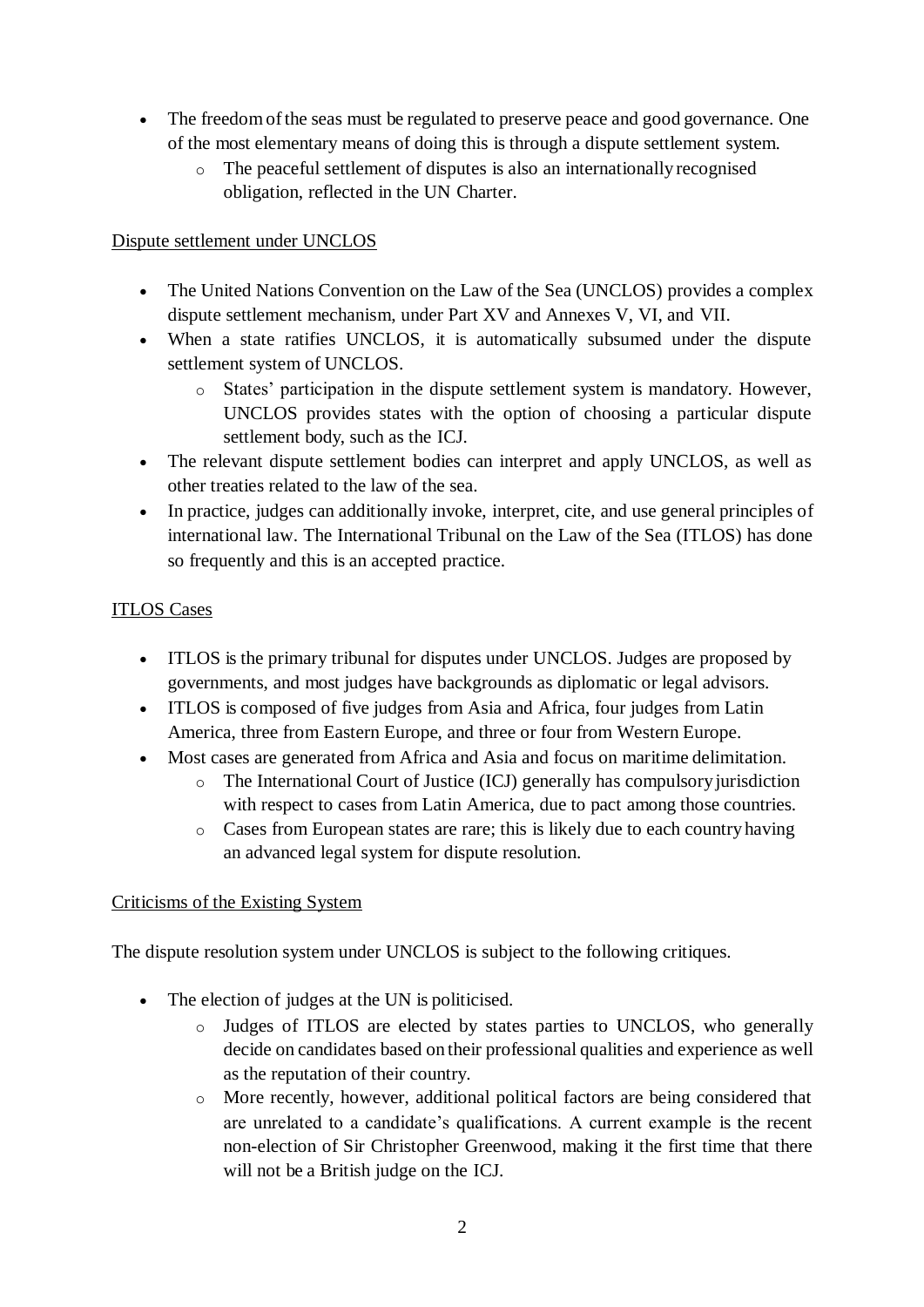- States respond in diverse ways to litigation.
	- o Being summoned to an international tribunal can create tensions in international relations. East Asian states, for example, may view the experience more negatively than those states where it is culturally more acceptable to settle disputes in court.
	- o We should therefore be careful about advocating only one dispute settlement system, and should acknowledge other systems that are effective.
- States do not appear at the hearings.
	- o Judgements and awards are binding, whether or not a state chooses to appear at the hearing of the case.
	- o If a state chooses not to appear, this leads to additional work for the tribunal and disputes are not as satisfactorily settled.
- A state's legal culture, and the values and principles of its legal system, may not be adequately taken into account during dispute settlement.
- Most conflicts and cases are bilateral but nevertheless create international interest and have international implications.
	- o For example, the decision over whether an island in the Spratly Islands is an island or a rock has ramifications for future international dialogue and decisions.
	- o Yet the views of the international community are not sufficiently represented in the dispute settlement proceedings

# Future Trend: Advisory Opinions and the Conciliation Committee

- Given the inadequacies of the present system, greater use should be made of the provisions in UNCLOS for advisory opinions and for a conciliation committee.
- Advisory opinions are non-binding, while still providing persuasive interpretations and recommendations. ITLOS has thus far issued one advisory opinion.
- The conciliation committee draws on an integrated approach of mediation and investigation, in which the involvement of both parties is key.
- The results of the advisory opinions and conciliation committee are most effective since they (1) allow many states to participate and present arguments to the relevant forum; and (2) preserve the sovereignty of states concerned.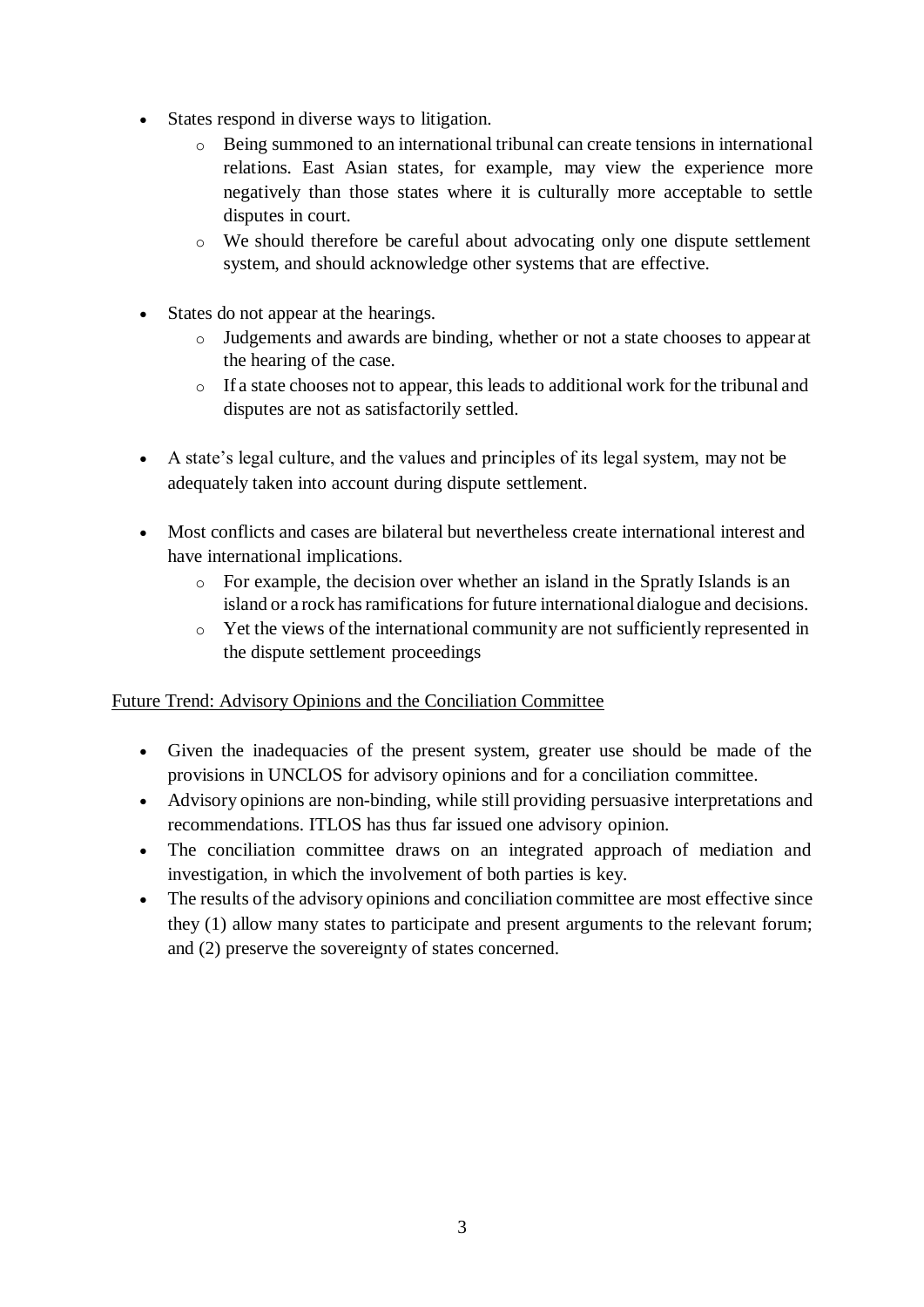### **Suggested Readings:**

Wolfrum, R. (2008). *Freedom of Navigation: New Challenges*. International Tribunal on the Law of the Sea. [online] Available at:

[https://www.itlos.org/fileadmin/itlos/documents/statements\\_of\\_president/wolfrum/freedom\\_navi](https://www.itlos.org/fileadmin/itlos/documents/statements_of_president/wolfrum/freedom_navigation_080108_eng.pdf) [gation\\_080108\\_eng.pdf](https://www.itlos.org/fileadmin/itlos/documents/statements_of_president/wolfrum/freedom_navigation_080108_eng.pdf) [Accessed 10 December 2017].

Grotius, H. (2004). *The Free Sea*. Liberty Fund. [online] Available at: [https://scholar.harvard.edu/files/armitage/files/free\\_sea\\_ebook.pdf](https://scholar.harvard.edu/files/armitage/files/free_sea_ebook.pdf) [Accessed 10 December 2017].

Rayfuse, R. (2005). The Future of Compulsory Dispute Settlement Under the Law of the Sea Convention. *University of Wellington Law Review. 36*(4).[online] Available at: <http://www.austlii.edu.au/nz/journals/VUWLawRw/2005/30.html> [Accessed 10 December 2017].

Martenstyn, H. (2017). *Protected Waters.* Slam.lk. [online] Available a[t:http://www.slam.lk/protected-waters](http://www.slam.lk/protected-waters) [Accessed 10 December 2017].

United Nations (1994). *United Nations Convention on the Law of the Sea: Entry into Force.*  [online] Available at:

[http://www.un.org/depts/los/convention\\_agreements/texts/unclos/unclos\\_e.pdf](http://www.un.org/depts/los/convention_agreements/texts/unclos/unclos_e.pdf) [Accessed 10 December 2017].